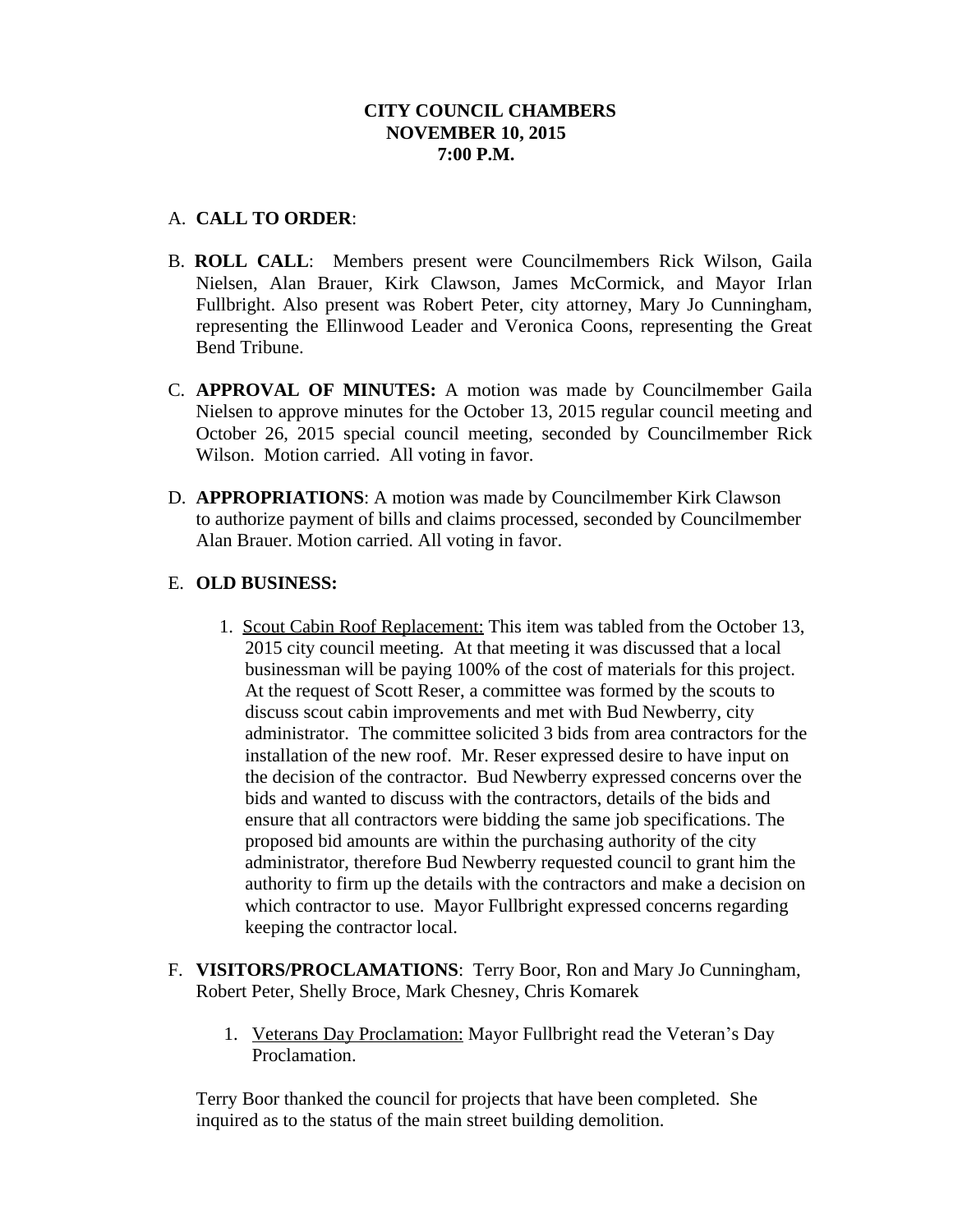## **CITY COUNCIL CHAMBERS NOVEMBER 10, 2015 7:00 P.M.**

#### G. **NEW BUSINESS**:

- 1. Kansas Power Pool Update by Mark Chesney: Mark Chesney, the CEO and General Manager of the Kansas Power Pool provided council with an update of the activities of the Kansas Power Pool and their power supply portfolio.
- 2. Vehicle Needs for Water Department and Power Plant: Staff reported the transmission has gone out on the 2001 Dodge pickup used by the water department. The Dodge pickup can be repaired with a rebuilt transmission for an approximate cost of \$1200. He then suggested that pickup be used at the power plant and council consider the purchase of a new pickup for the water department.

Presented to council was a proposal from Midway Motors for a 2007 Ford F-250 pickup, with low mileage (19,553 miles) at a cost of \$18,169. A motion was made by Councilmember Gaila Nielsen to approve the purchase of a 2007 Ford F-250 from Midway Motors in the amount of \$18,169, seconded by Councilmember Rick Wilson. Motion carried. All voting in favor.

3. Executive Session Related to Attorney Client Privilege: An executive session is requested for discussion of matters related to client attorney privilege, with Robert Peter, city attorney present. A motion was made by Councilmember Alan Brauer to adjourn into executive session for ten (10) minutes for discussion of matters subject to client attorney privilege, with Robert Peter, city attorney and Kim Schartz, city clerk present and that the council meeting will reconvene in the council chambers, seconded by Councilmember James McCormick. Motion carried. All voting in favor. The governing body recessed into executive session at 7:45 p.m.

Meeting reconvened at 7:55 p.m. No action taken.

#### H. **REPORTS**:

- 1. Municipal Court Report: Presented to Council was the Municipal Court Report for October, 2015.
- 2. Utilities Production Report: Presented to Council was the Utilities Production Report.